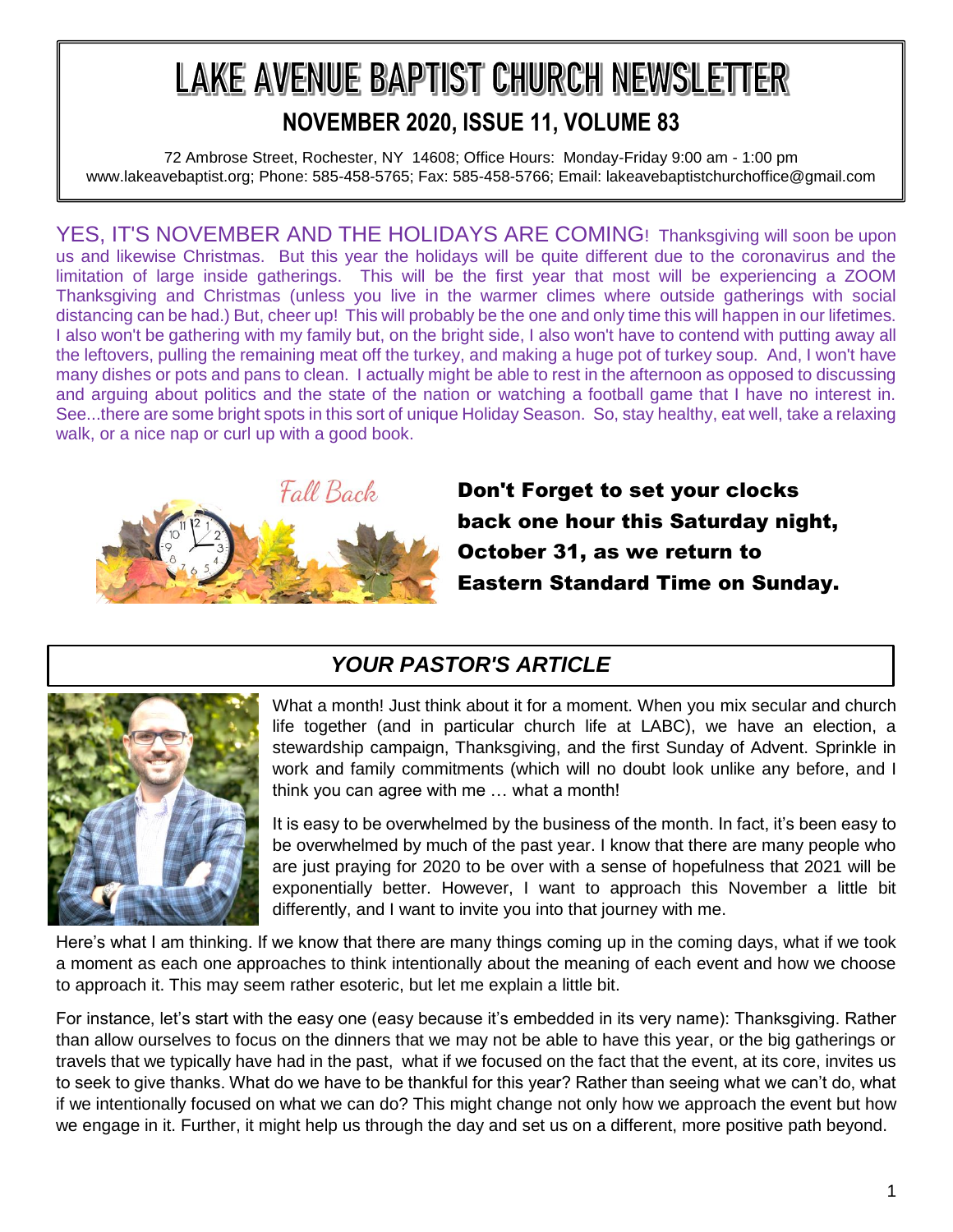Let's keep going. Too often the day after Thanksgiving marks the beginning of the Christmas season. For many, this involves lining up at some ungodly hour to buy things we don't need. This year we know things will likely be different. Rather than seeing that we can't do something we've done in the past and allowing this to spark the beginning of our Christmas season, what if it let ourselves focus on the coming Sunday just a few days later? That Sunday, the first Sunday of Advent, is the Sunday of Hope. What if we allowed ourselves to let our movement into December be marked by Hope? I can't help but wonder if that focus might be a more positive way to begin our Advent season then Black Friday sales.

Ok, we're on a roll. Now onto Stewardship month. I know you might be wondering where I'm going with this one, but it's reasonably easy. Stewardship starts at looking at our own blessings and examining how we are able to give a portion of those back to God through the work of the church. What if we started the month when we'll be hearing about stewardship with an intentional look at our lives to see where God has blessed us? I know that God has blessed me in remarkable ways, and that I continue to see God at work in my life and in the life of the world around me. It really does change how I live and act when I see the many blessings in my life not just the things that have brought me sorrow. It can have a big impact on how we live and how we move in this world.

Finally, I started by mentioning that we have an election. I know this one can cause remarkable divisiveness in our world and there are many who have great anxiety around this one. What if as you who are able to vote approached the ballot box (if you haven't already) giving thanks that you have the capacity to live in a democracy where you have the right to vote. Many, including some in our community of faith, come from places where that was not a basic right. And yes, I do realize there are many issues in our nation where too many people are still fighting for a true right to vote, but for those who can, may we give thanks that by your vote you are able to speak out about the rights of those who are not able to. Rather than focus on the vitriol that we hear in our nation right now, if you focus on using your voice at the ballot box it is a shift from sitting home and joining in the chorus of the negative.

What a month! It has been a crazy year and this coming month is definitely a full one. Join me in looking beneath the events at the values each live into, and may we honor those values in how we live in this coming month and beyond as we seek to be people of Christ.



I must begin by saying thanks to all of our faithful supporters who have enabled Lake Avenue Baptist Church to go forward through these past difficult months. We have been able to accomplish much and continue to look forward to that time when we can all gather in a safe joyous environment!

Even with uncertainty and anxiety of the future, we need to continue to grow in new and unexpected ways. An important part of this journey is to have a budget that supports our efforts. This year's stewardship campaign may look different and that's OK! We are very good at being creative!

We ask that you begin to think of what you can do to support the church and its' ministries for the coming year. We do not anticipate any new major expenses and seek to meet our needs through a minimal increase in operational expenses.

Please keep in mind that we have the ability to donate our contributions through the PayPal button on our church website. Also, with a PayPal account, you can schedule donations according to any frequency you desire. This can easily keep your pledge current.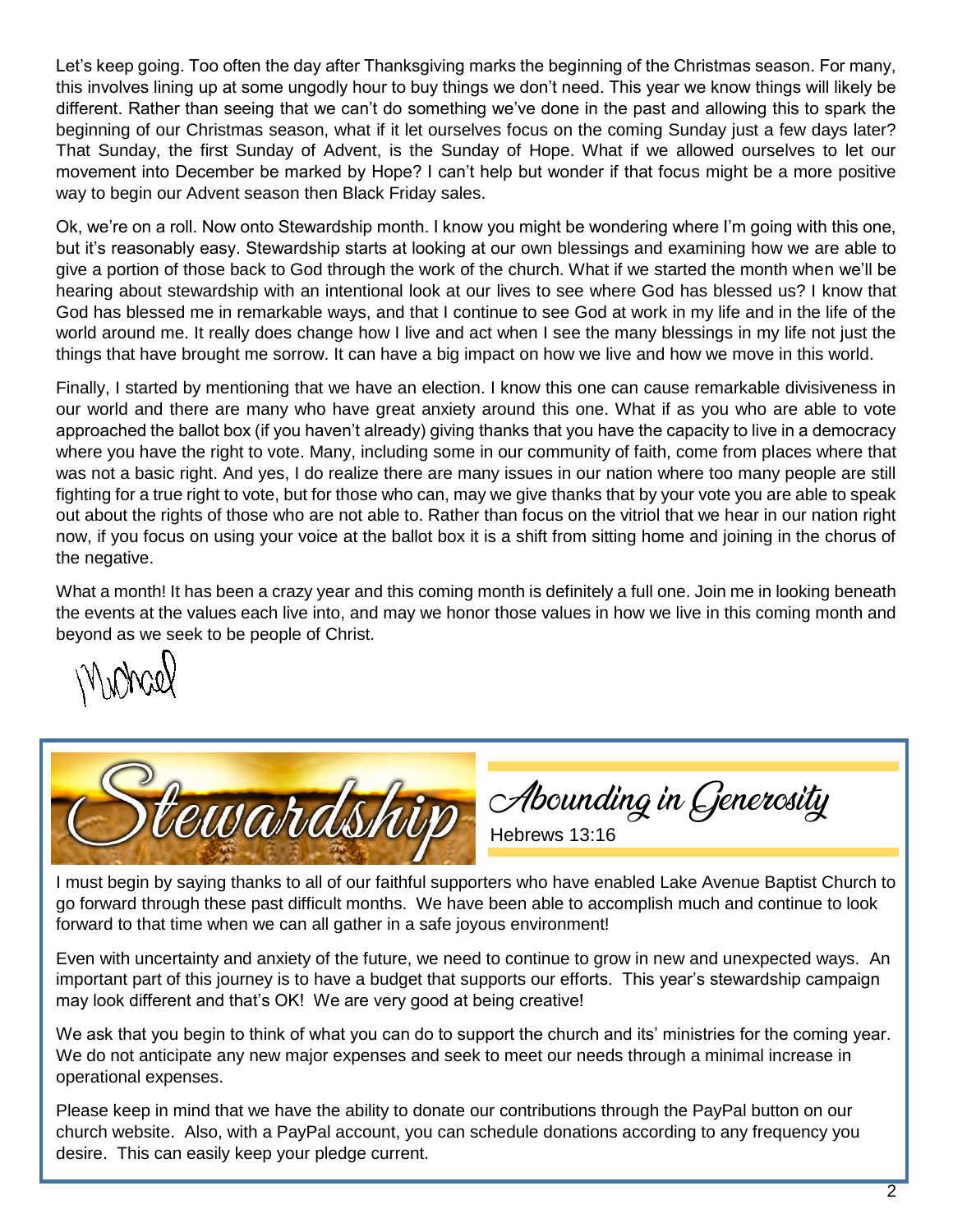**Rochester Genesee Region** Join the **ABCRGR Creation Collaborative** for a book study. "Plastic: **American Baptist Churches USA** 



A Toxic Love Story," by Susan Freinkel. A history of plastic and its ubiquity in our lives. Four Tuesday evenings at 7:30pm: Nov 17 and 24, Dec 1 and 8. Zoom Meeting ID: 851 0249 4643 Passcode: 245128

Green Tip of the WeekThanksgiving is a time to celebrate the local harvest. A dinner of all local ingredients is easy this time of year. Grass-fed turkeys can be ordered from meat sellers at local farmers' markets, and carpooled in from neighboring

farms. Pumpkins or butternut squash can be boiled down to make delicious pumpkin pie. Also available locally are fresh apples, pears, grapes, potatoes, carrots, onions, tomatoes, and many green vegetables. **ALSO** Don't put your paper and cardboard out for recycling if it's raining, unless you have some sort of a rain cover for your bin. Hold it until the next week. Soggy paper and cardboard don't get recycled, they go to the land fill.

## *Ken's Korner: Reflections from Your Office Manager*

"*God made the earth, the sky and the water, the moon and the sun. He made man and bird and beast. But He didn't make the dog. He already had one."*

*Native American saying*



**I used to look at my dog and think if you were a little smarter you could tell me what you were thinking; and she'd look at me like she was saying "If you were a little smarter I wouldn't have to**. *Fred Jungclaus* At 6:00 am on a rainy October 20th, I managed to coax my dog, Lilly, to go for a walk with me. I put on my rain hat and put Lilly's harness and bright yellow rain jacket on. I picked up my flashlight (still dark at that time in the morning) and left the warm dry house. Lilly picked up her pace and I did my walking and jogging behind her to keep up.

As we walked I thought "How peaceful it is." with the pitter-patter of the rain falling on the fallen leaves, the lack of car and truck noises because of the time. The only noise breaking the silence was my little dog barking at a squirrel or rabbit she detected. When she stopped barking she started sniffing the ground to pick up their tracks. Her thoughts focused on catching that squirrel or rabbit

And, what was I thinking. My thoughts flashed from the Covid-19 pandemic, and the need to use masks to protect myself and protect those around me, the upcoming Presidential election and the unwarranted and nasty rhetoric about science, scientists, and disease specialists. I also thought about Qanon

and the failed attempt to kidnap and possibly murder the governor of Michigan. Also, when I go to vote, will I experience harassment? As I was thinking these thoughts I realized that I was becoming oblivious to my current surroundings and was becoming more stressed and depressed.

These are indeed stressful times without any clear-cut answers. And then I looked down at my dog, wagging her tail and being totally content in pursuing her squirrels and rabbits while dragging me behind the leash. I was rather envious that her thoughts made her happy while mine brought me down. My dog may not be as intelligent as me but her thought process surely surpasses my own. Keep thinking your thoughts, Lilly, and God help me to think about those things that bring me joy -.like a little dog chasing squirrels and the sound of raindrops on fallen leaves.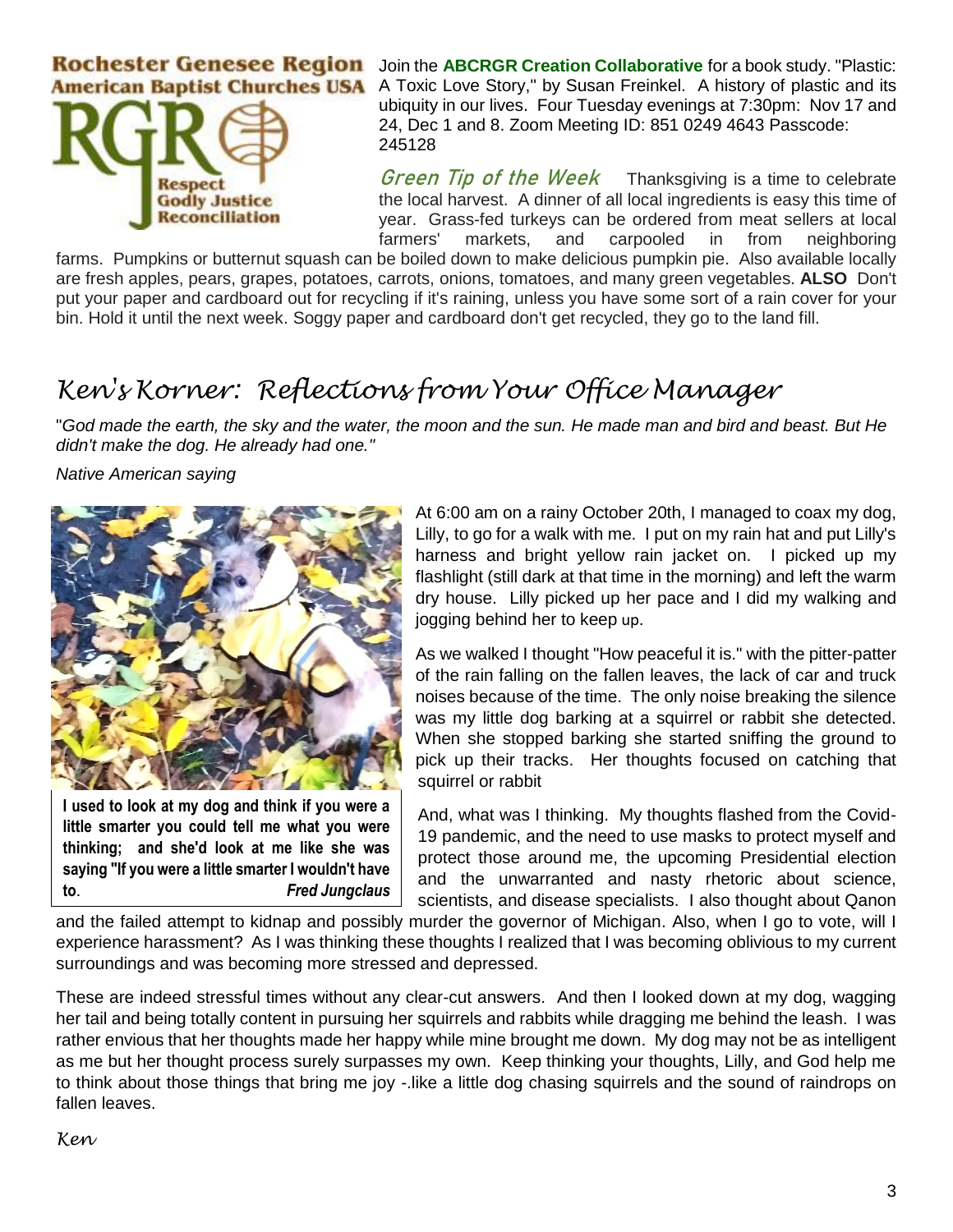

### **By Marian Coger**!

Every Sunday I go to lakeavebaptist.org to

click on the Sunday worship bulletin cover. Before clicking on it, I briefly ponder the worship theme. Perhaps you have done the same.

Today, I want to invite you to consider another listing on that same page. It has the same picture each week: a circle of many hands, palms up. Unlike worship, this is a zoom meeting! When you click "HERE" to join, you will be able to have a conversation in real time with others from the church who have chosen to participate. Our topics for upcoming Mondays will be based on a new community initiative called "21 Day Racial Equity Challenge." To learn more and to sign up to participate in this community challenge, go to ROCequitychallenge.org This is an opportunity to learn more about our community, the impact of racism on all of us and grow in our understanding of paths to a more just and equitable community.

The 21 Day challenge began October 23 and this newsletter is coming out in November. Don't think that you have lost this opportunity! You can still sign up to participate, and can visit topics addressed on previous days. Even if you are not available on Mondays from 3 pm -4 pm I strongly urge you to take the 21 day challenge. What does the Lord require of you but to do justice, love kindness and walk humbly with your God.



Cameron Community Ministries, our partner in ministry, has suggested several ways we can help serve our neighbors in the coming days.

### *Check your closets*!

Winter coats and other winter wear are always needed. In years past, our church served as a location for a huge and popular coat giveaway. That will not be happening this year. To help with the need, LABC is asking for coat donations through the month of November. A box will be located near the

office to receive coats of all sizes. Scarves, hats, and mittens are welcome, too.

Like to cook?? Cameron's other need is for help with their extensive meal program. Throughout the time of Covid restrictions, cold meals have been provided on a "take and go" basis. The noontime lunch program has also seen a decrease in volunteer help. To deal with both situations, the volunteer coordinator is asking for groups or individuals to prepare a hot meal to be brought to Cameron Street. CCM staff will handle the distribution. The lunchtime program has been serving 100 persons; more are expected if economic disruption continues. Please contact Jane Grant for details, including suggested menus and other ways to help.

## RESOURCE & SUPPORT

### By Mike Donatucci, Chair

During this season of the Covid-19 pandemic, your Resource and Support Ministry has been busy preparing for the eventual re-opening of our church facilities. In addition to working with our Reopening Committee on acquiring the necessary safety materials we will use to keep our church building clean and Covid-free, we have done two exciting projects.



First, with the help of a very generous gift, we have replaced our much used folding chairs with brand new chairs. We will use these chairs temporarily in the sanctuary because they are easier to

clean than the fabric chairs. In time, they will be moved into the Fellowship hall where they will no doubt find extensive use. Thank you to the donor for this generous gift.

Second, as we continue to live into our Welcoming and Affirming values, we have converted our restrooms near the sanctuary to all gender restrooms. In addition to proper gender neutral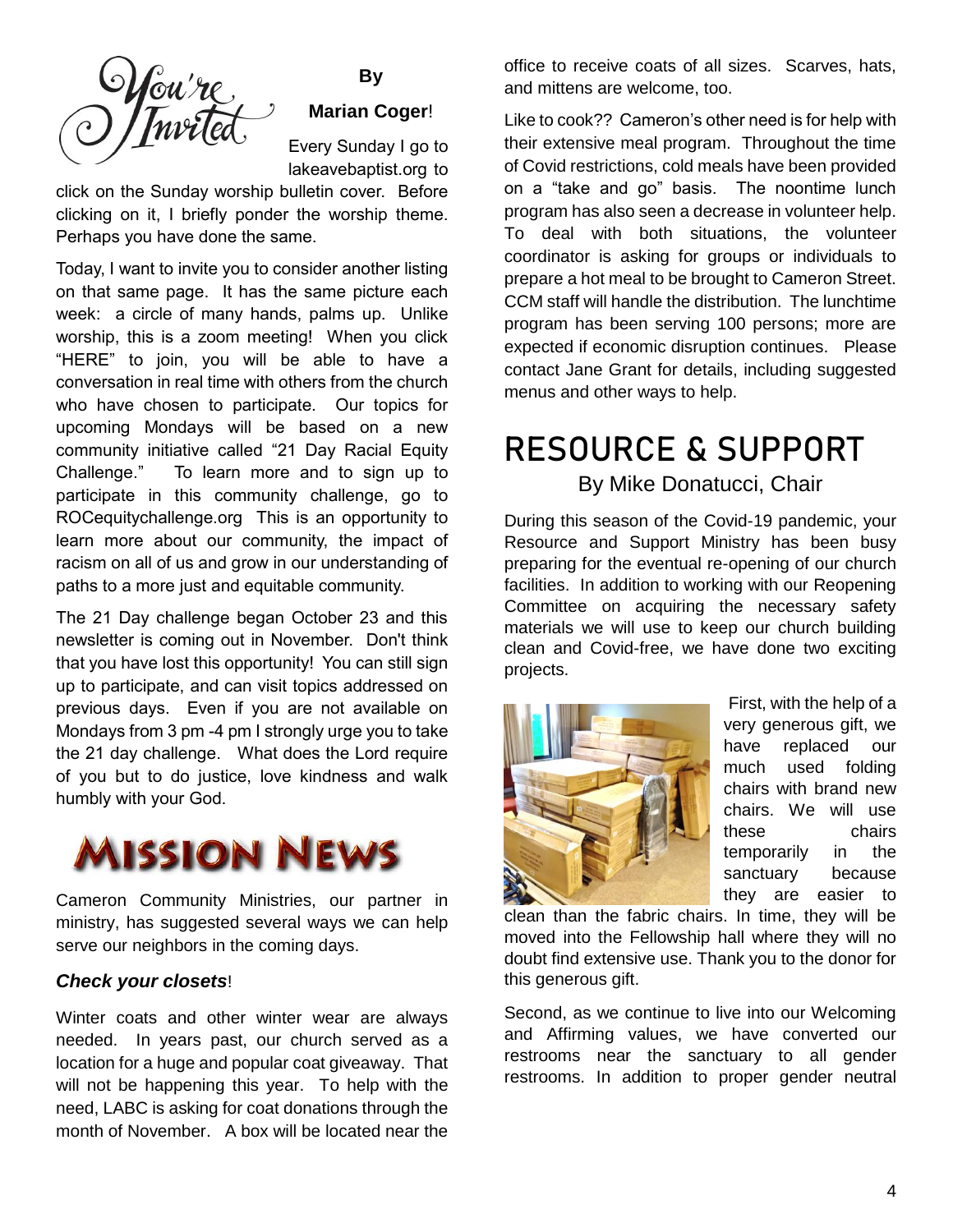

signage, they are now single usage and have new door latches that indicate if the restroom is occupied or available. This change expresses our Welcoming and Affirming values as well as lives into the best practices of the Covid-19 response that suggests conversion to single use (and easier to clean and keep people distanced) is

the best and safest approach.

THE AMERICAN BAPTIST HISTORICAL **SOCIETY** by Garth Brokaw, LABC Historian

At the Annual meeting of the American Baptist Publication Society in 1853, John Mason Peck proposed the creation of an Historical Department for the Baptist denomination. On May 5, 1853 those present approved a constitution for this "National Historical Society" to be named, the American Baptist Historical Society. The following resolution appeared in the minutes of that Annual gathering:

"Resolved, That the eminent labors of the early Baptists of this country, their self-sacrifices and their noble devotion to the cause of truth, and the important principles which have always distinguished the denomination, make it sacredly incumbent on us to associate for the preservation of all documents which can furnish to us and to posterity, the fullest possible record of their sentiments, their sufferings, and their success."

And so, it began, the following is a timeline that tells the story of the American Baptist Historical Society:

●**1880's** Samuel Colgate begins collecting reports from women's mission societies, church associations, etc.

●**1896** Fire at the American Baptist Publication Society in Philadelphia destroys the ABHS collection. Word is spread throughout the land and soon Baptists across the country have contributed more Baptist materials than were lost in the fire.

●**1892-96** Colgate collection is transferred to Colgate University (a Baptist founded school in Hamilton, NY)

●**1907** The Northern Baptist Convention is founded

●**1911** The Free Will Baptist Convention merges with the NBC

●**1912** The ABHS collections move from the Publication Society to Crozer Seminary (Baptist) in Chester, PA.

●**1948** The Colgate collection moves from Colgate University to Colgate Rochester Divinity School

●**1955** ABHS moves to CRCDS from Crozer, assumes responsibility for the Colgate collection

●**1962** The American Baptist Convention headquarters combine offices from Chicago and New York City in Valley Forge, PA.

●**1985** The Valley Forge Archives Center is dedicated to hold the core denominational records managed by ABHS.

●**2008** The collections at CRCDS and Valley Forge are moved to the campus of Mercer University (historically a Georgia Baptist college) combining the collections at one site.

Today ABHS is one of the largest protestant collections in the world taking us almost seven miles of shelving. The mission and vision of ABHS remain much the same as in 1853. The Vision states, "The American Baptist Historical Society, as a premier religious historical society, advances Baptist identity, promotes historical literacy, and thereby inspires spiritual and social transformation".

Lake Ave. Baptist Church financially supports ABHS on an annual basis for two primary reasons. ABHS is an important entity of the American Baptist Churches, USA just like the AB Home Mission Societies and AB International Missions. LABC has been affiliated with the Northern Baptist Convention/American Baptist Churches, USA since its inception and continues to accept a role in supporting the work of the denomination. Second, Helen Barrett Montgomery was a member of LABC and played a national role in denominational life in the early 1900's. ABHS holds, cares for, and makes available to a larger public the majority of LABC's Montgomery collection. LABC, therefore has an obligation to assist financially with the preservation of that important collection.

#### **NEWS FROM OUR EXTENDED FAMILY**

National Donor Sabbath is November 13-15th. The need is so severe right now (about 10,000 people are waiting for transplants in NYS) that any public acknowledgement about the need and how to